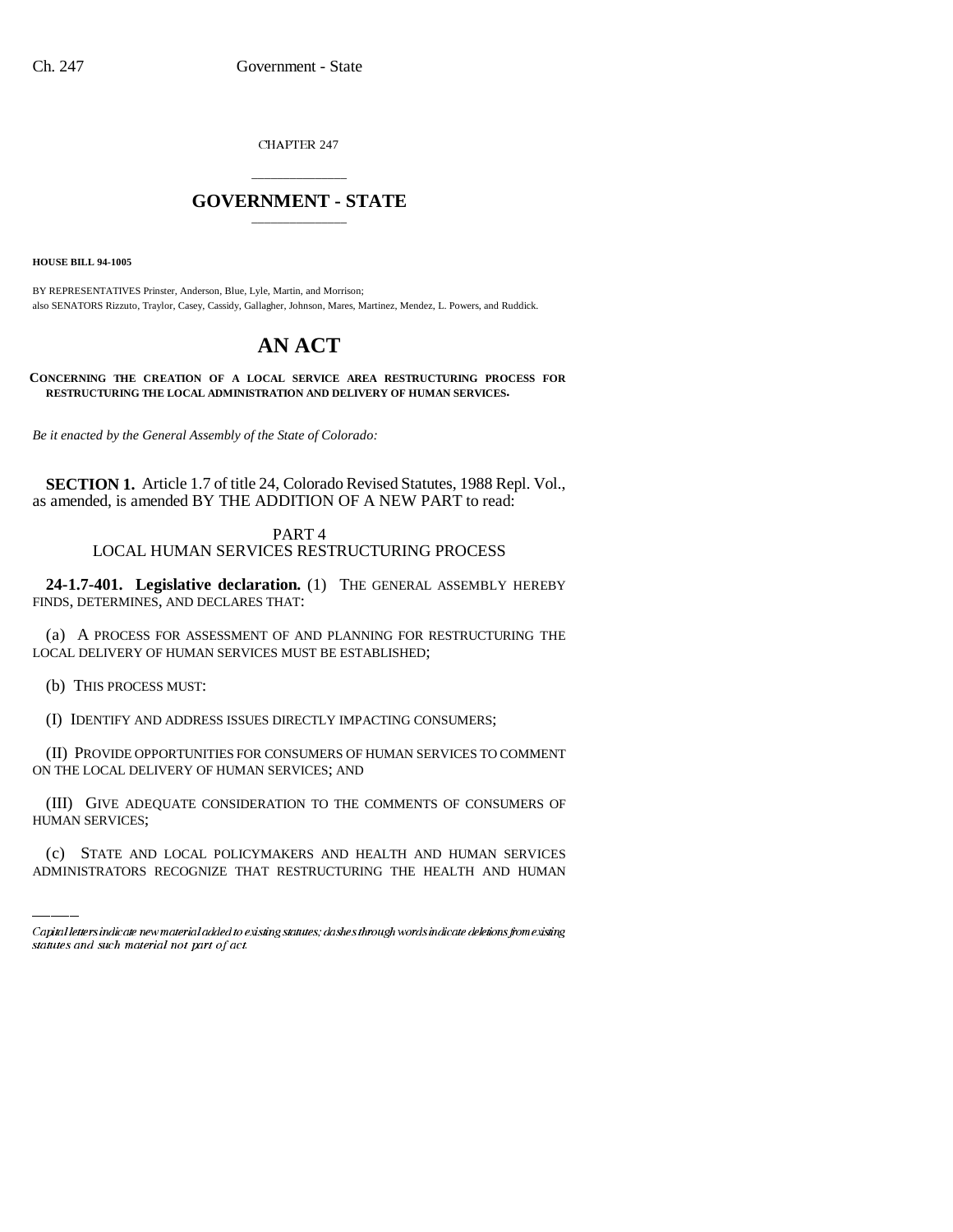SERVICES DELIVERY SYSTEMS IN THIS STATE IS A MATTER OF STATEWIDE CONCERN.

(2) THE GENERAL ASSEMBLY THEREFORE FINDS, DETERMINES, AND DECLARES THAT IT IS APPROPRIATE TO DEVELOP AND IMPLEMENT THE LOCAL HUMAN SERVICES ASSESSMENT AND PLANNING PROCESS AS SET FORTH IN THIS PART 4.

**24-1.7-402. Local delivery of human services - local assessment and planning process.** (1) THE JOINT DEPARTMENTS, THE RESTRUCTURING STEERING COMMITTEE, AND THE GOVERNING BODY OF EACH COUNTY IN THE STATE SHALL COOPERATE AND COORDINATE TO CONDUCT A LOCAL ASSESSMENT IN AN EFFORT TO IDENTIFY AND RESTRUCTURE THE LOCAL DELIVERY OF HUMAN SERVICES, IF APPROPRIATE, AND PREPARE A LOCAL HUMAN SERVICES DELIVERY PLAN AS SET FORTH IN THIS PART 4.

(2) NOTHING IN THIS PART 4 SHALL BE CONSTRUED TO IMPLY OR REQUIRE THE EXPENDITURE OF ANY FUNDS IN ADDITION TO FUNDS RECEIVED FROM THE STATE, A COUNTY, OR THE FEDERAL GOVERNMENT OR THE PROVISION OF SERVICES BY COUNTIES OR COMMUNITY-BASED HUMAN SERVICES ORGANIZATIONS BEYOND THE SERVICES ESTABLISHED THROUGH ANY CONTRACTUAL AGREEMENT OR SERVICES REQUIRED BY ANY LOCAL, STATE, OR FEDERAL REGULATION OR STANDARD.

(3) EXCEPT AS PROVIDED IN SECTION 24-1.7-407 (3) (b), NOTHING IN THIS PART 4 SHALL BE CONSTRUED TO PREVENT LOCAL PLANNING COMMITTEES OR LOCAL GOVERNING BODIES FROM COMPLETING AND IMPLEMENTING A LOCAL ASSESSMENT OR A LOCAL HUMAN SERVICE DELIVERY PLAN IN ADVANCE OF THE DEADLINES SET FORTH IN THIS PART 4.

**24-1.7-403. Local planning area - identification.** (1) WITHIN THIRTY DAYS OF THE EFFECTIVE DATE OF THIS PART 4, THE GOVERNING BODY OF EVERY COUNTY IN THE STATE SHALL CONSULT WITH THE GOVERNING BODIES OF OTHER COUNTIES AS THEY DEEM APPROPRIATE FOR THE PURPOSE OF COOPERATIVELY IDENTIFYING AND DESIGNATING THE LOCAL PLANNING AREA WHICH WILL SERVE AS A BASIS FOR HUMAN SERVICES ASSESSMENT AND PLANNING IN SAID COUNTY OR COUNTIES. THE BOUNDARIES OF A LOCAL PLANNING AREA MAY BE MODIFIED AT ANY TIME UPON THE MUTUAL AGREEMENT OF THE GOVERNING BODIES OF ALL AFFECTED COUNTIES.

(2) THE LOCAL PLANNING AREA CREATED PURSUANT TO THIS SECTION SHALL BE CREATED SOLELY FOR THE PURPOSES OF LOCAL ASSESSMENT AND PLANNING. NOTHING IN THIS PART 4 SHALL BE CONSTRUED TO REQUIRE THAT ESTABLISHED SERVICE AREA DESIGNATIONS FOR HUMAN SERVICES SYSTEMS, SUCH AS COUNTY SOCIAL SERVICES, MENTAL HEALTH, ALCOHOL AND DRUG ABUSE, DEVELOPMENTAL DISABILITIES, YOUTH SERVICES, AND OTHER HUMAN SERVICES WITH ESTABLISHED SERVICE AREAS, BE CHANGED OR ALIGNED TO CONFORM WITH THE LOCAL PLANNING AREA SOLELY AS A RESULT OF THE CREATION OF THE LOCAL PLANNING AREA PURSUANT TO THIS SECTION.

**24-1.7-404. Local planning committees - creation.** (1) EACH LOCAL PLANNING COMMITTEE SHALL BE COMPOSED OF THE FOLLOWING:

(a) ONE REPRESENTATIVE OF THE GOVERNING BODY OF EACH COUNTY WITHIN THE LOCAL PLANNING AREA;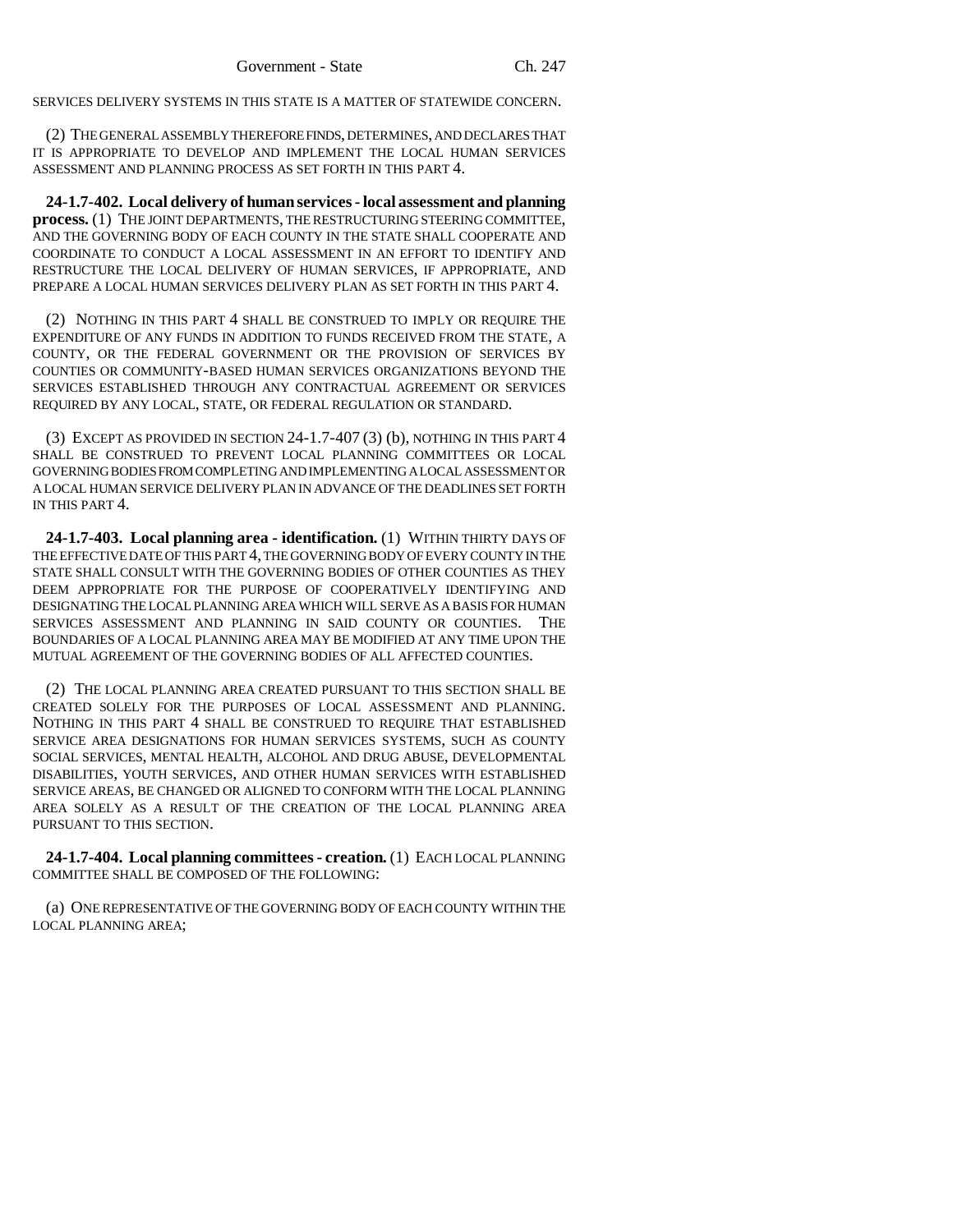(b) ONE REPRESENTATIVE FROM THE COUNTY SOCIAL SERVICES SYSTEM IN EACH OF THE COUNTIES INCLUDED IN THE LOCAL PLANNING AREA;

(c) ONE REPRESENTATIVE OF A COUNTY DEPARTMENT OF HEALTH SERVING THE LOCAL PLANNING AREA;

(d) ONE REPRESENTATIVE OF A COMMUNITY CENTERED BOARD SERVING THE LOCAL PLANNING AREA;

(e) ONE REPRESENTATIVE OF A COMMUNITY MENTAL HEALTH CENTER SERVING THE LOCAL PLANNING AREA;

(f) ONE REPRESENTATIVE OF AN ALCOHOL AND DRUG ABUSE DIVISION PROVIDER SERVING THE LOCAL PLANNING AREA;

(g) ONE REPRESENTATIVE OF THE SCHOOL DISTRICTS OR BOARDS OF COOPERATIVE EDUCATION SERVICES SERVING THE LOCAL PLANNING AREA;

(h) ONE REPRESENTATIVE OF THE DIVISION OF YOUTH SERVICES SERVING THE LOCAL PLANNING AREA;

(i) ONE REPRESENTATIVE OF THE DIVISION OF REHABILITATION SERVING THE LOCAL PLANNING AREA;

(j) ONE REPRESENTATIVE OF THE LOCAL AREA AGENCY ON AGING SERVING THE LOCAL PLANNING AREA;

(k) ONE REPRESENTATIVE FROM A LOCAL HOME CARE PROVIDER SERVING THE LOCAL PLANNING AREA;

(l) ONE REPRESENTATIVE FROM A LOCAL NURSING HOME SERVING THE LOCAL PLANNING AREA;

(m) ONE REPRESENTATIVE FROM A LAW ENFORCEMENT AGENCY SERVING THE LOCAL PLANNING AREA;

(n) ONE REPRESENTATIVE FROM A LONG-TERM CARE SINGLE ENTRY POINT AGENCY SERVING THE LOCAL PLANNING AREA;

(o) ONE MEMBER REPRESENTING ALL MUNICIPALITIES WHICH CONTRIBUTE FINANCIAL RESOURCES FOR HUMAN SERVICES WITHIN THE LOCAL PLANNING AREA, IF APPROPRIATE;

(p) AT LEAST THREE CONSUMERS OF HUMAN SERVICES APPOINTED BY THE LOCAL GOVERNING BODY PURSUANT TO SUBSECTION (3) OF THIS SECTION;

(q) ONE REPRESENTATIVE OF A LOCAL AREA HUMAN SERVICES CONSUMER ADVOCACY AGENCY OR ORGANIZATION SELECTED BY THE LOCAL PLANNING COMMITTEE; AND

(r) ANY REPRESENTATIVES SELECTED BY THE LOCAL PLANNING COMMITTEE IN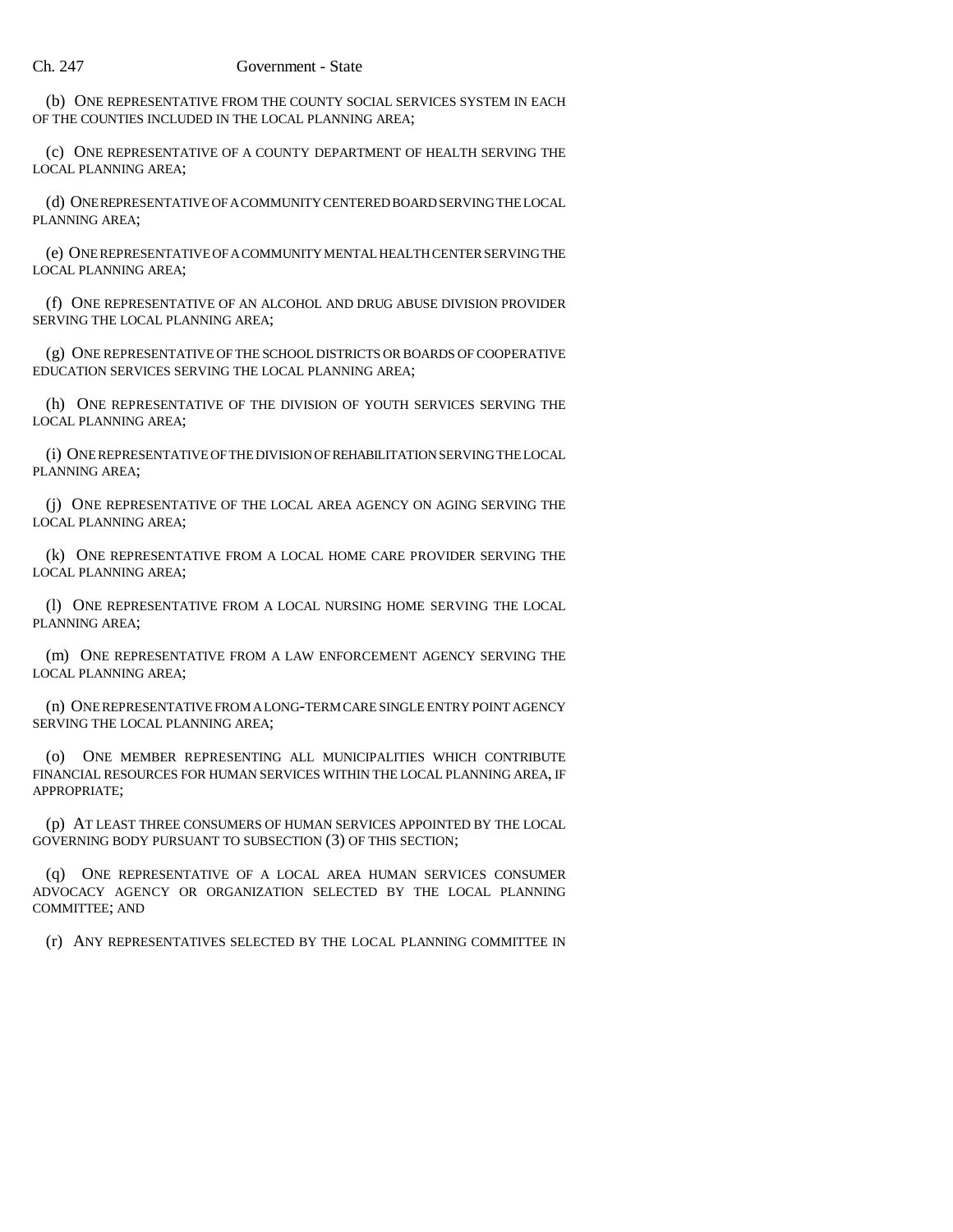ADDITION TO THOSE SPECIFIED IN THIS SUBSECTION (1) WITH SPECIAL CONSIDERATION GIVEN TO ADDING REPRESENTATIVES FROM AGENCIES OR ORGANIZATIONS ALREADY REPRESENTED IF THERE IS MORE THAN ONE AGENCY OR ORGANIZATION OF THE SAME TYPE WITHIN THE LOCAL PLANNING AREA.

(2) ALL MEMBERS OF THE LOCAL PLANNING COMMITTEE EXCEPT THE THREE CONSUMERS OF HUMAN SERVICES SHALL BE SELECTED BY THE AGENCY OR ORGANIZATION ENUMERATED. IN THE EVENT THAT THE MEMBERS ARE NOT SELECTED BY THE ENUMERATED AGENCY, THE LOCAL GOVERNING BODY OR GOVERNING BODIES WITHIN THE LOCAL PLANNING AREA SHALL SELECT THE MEMBER AS PROVIDED IN SUBSECTION (5) OF THIS SECTION.

(3) WITHIN SIXTY DAYS AFTER THE EFFECTIVE DATE OF THIS PART 4, THE GOVERNING BODY OF EVERY COUNTY OR PORTION OF A COUNTY INCLUDED IN EACH LOCAL PLANNING AREA SHALL:

(a) IDENTIFY ALL PARTIES AND AGENCIES DESIGNATED AS MEMBERS OF THE LOCAL PLANNING COMMITTEE PURSUANT TO SUBSECTION (1) OF THIS SECTION AND NOTIFY THE PARTIES AND AGENCIES THAT LOCAL PLANNING COMMITTEE SELECTION MUST BE COMPLETED WITHIN THIRTY DAYS OF THE DATE OF THE LOCAL PLANNING COMMITTEE SELECTION NOTICE; AND

(b) POST A NOTICE TO CONSUMERS IN THE LOCAL PLANNING AREA THAT THREE CONSUMERS OF HUMAN SERVICES ARE NEEDED TO SERVE ON THE LOCAL PLANNING COMMITTEE, ACCEPT AND REVIEW APPLICATIONS AND NOMINATIONS FOR CONSUMER APPOINTMENTS TO THE LOCAL PLANNING COMMITTEE, AND APPOINT THE THREE CONSUMER MEMBERS. THE APPOINTMENT OF THE THREE CONSUMER MEMBERS SHALL BE COMPLETED WITHIN THIRTY DAYS OF THE DATE OF POSTING THE NOTICE TO CONSUMERS.

(4) ALL MEMBERS OF THE LOCAL PLANNING COMMITTEE SHALL COOPERATE AND PARTICIPATE IN THE LOCAL ASSESSMENT AND PLANNING PROCESS. IF A MEMBER FAILS TO ATTEND THREE CONSECUTIVE MEETINGS OF THE LOCAL PLANNING COMMITTEE, THE COMMITTEE SHALL NOTIFY THE STATE OR LOCAL AUTHORITY WHICH IS UNDER CONTRACT WITH OR OTHERWISE PROVIDING FUNDING TO THE AGENCY OR ORGANIZATION WHICH THE MEMBER REPRESENTS AND SHALL REQUEST THAT THE AUTHORITY INTERVENE TO URGE THE AGENCY OR ORGANIZATION TO APPOINT A COOPERATIVE AND PARTICIPATING MEMBER TO THE LOCAL PLANNING COMMITTEE. IF, AFTER INTERVENTION BY THE STATE OR LOCAL AUTHORITY, THE MEMBER FAILS TO ATTEND THREE ADDITIONAL CONSECUTIVE MEETINGS, THE COMMITTEE MAY SUBMIT A WRITTEN REQUEST TO THE GOVERNING BODY OR GOVERNING BODIES OF THE LOCAL PLANNING AREA, AND THE GOVERNING BODY OR GOVERNING BODIES SHALL REMOVE THE MEMBER AND APPOINT A QUALIFIED PERSON TO SERVE ON THE COMMITTEE AS SET FORTH IN SUBSECTION (5) OF THIS SECTION. THE LACK OF PARTICIPATION BY ANY MEMBER, AGENCY, OR ORGANIZATION SHALL NOT DELAY OR IMPEDE THE ASSESSMENT PROCESS OR DEVELOPMENT OF A LOCAL HUMAN SERVICES DELIVERY PLAN BY A LOCAL PLANNING COMMITTEE.

(5) IN THE EVENT THAT THE MEMBERS OF THE LOCAL PLANNING COMMITTEE ARE NOT SELECTED BY THE ENUMERATED AGENCIES OR PROVIDERS ON OR BEFORE THIRTY DAYS FROM THE DATE OF THE LOCAL PLANNING COMMITTEE SELECTION NOTICE OR IN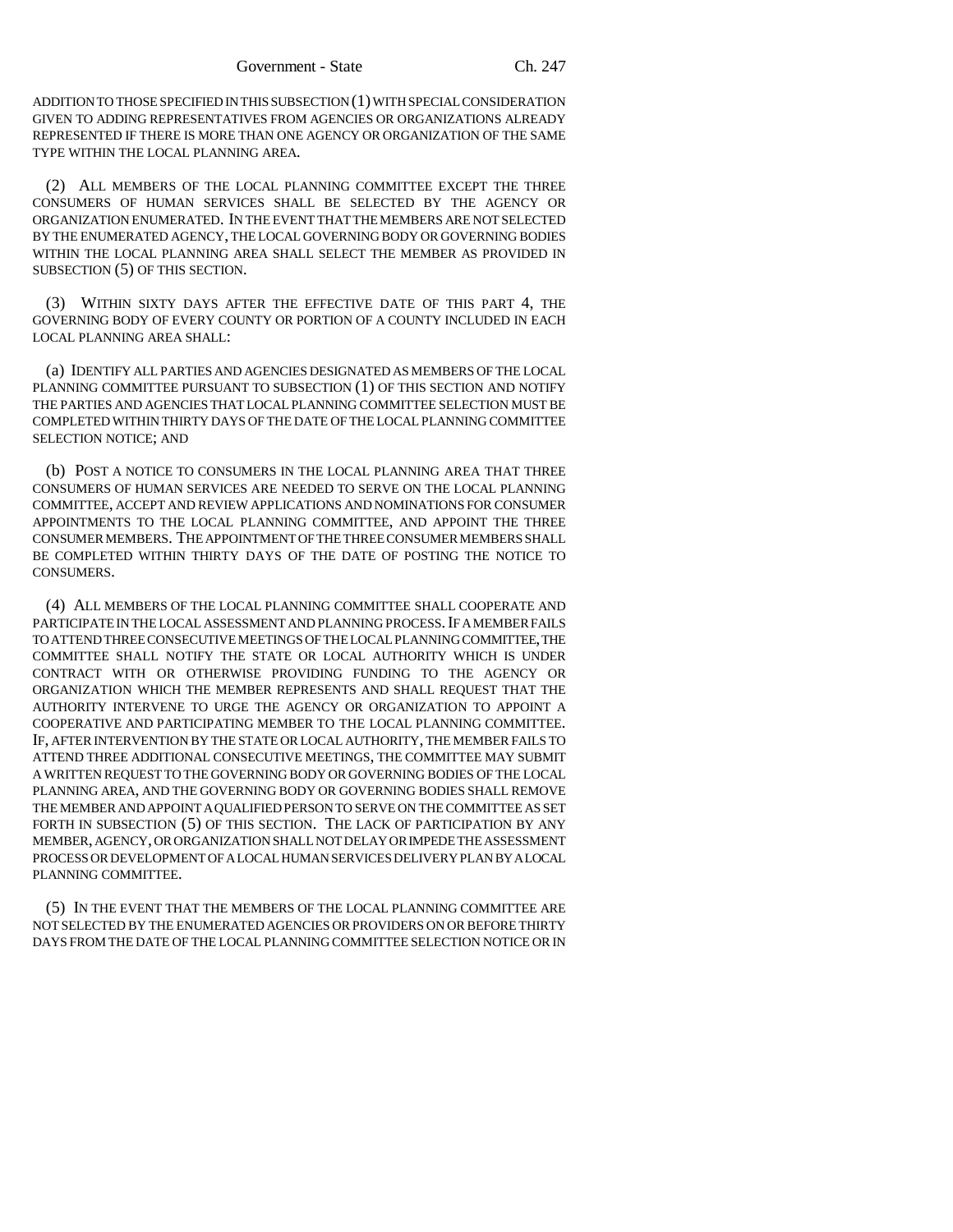### Ch. 247 Government - State

THE EVENT THE COUNTY GOVERNING BODY OR GOVERNING BODIES INCLUDED IN THE LOCAL PLANNING AREA RECEIVE A REQUEST TO REMOVE A MEMBER FOR FAILURE TO ATTEND MEETINGS, THE COUNTY GOVERNING BODY OR GOVERNING BODIES INCLUDED IN THE LOCAL PLANNING AREA SHALL APPOINT A QUALIFIED REPRESENTATIVE TO THE LOCAL PLANNING COMMITTEE.

(6) ALL MEETINGS OF THE LOCAL PLANNING COMMITTEE SHALL BE OPEN TO THE PUBLIC, AND NOTICE OF MEETINGS SHALL BE PROVIDED TO LOCAL PLANNING COMMITTEE MEMBERS AND THE PUBLIC. ALL PERSONS ATTENDING SAID MEETINGS SHALL BE GIVEN AN OPPORTUNITY TO PROVIDE INPUT IN CONNECTION WITH THE LOCAL HUMAN SERVICES DELIVERY PLAN.

(7) NO MEMBER OF THE LOCAL PLANNING COMMITTEE SHALL BE HELD LIABLE EITHER JOINTLY, INDIVIDUALLY, OR AS AN AGENT OF THE AGENCY OR ORGANIZATION WHICH THE MEMBER REPRESENTS FOR ACTIONS TAKEN OR OMISSIONS MADE IN THE PERFORMANCE OF THE DUTIES OF A MEMBER OF THE LOCAL PLANNING COMMITTEE.

**24-1.7-405. Assessment and planning - orientation program.** (1) ON OR BEFORE JULY 1, 1994, THE JOINT DEPARTMENTS AND THE RESTRUCTURING STEERING COMMITTEE SHALL CREATE A PRELIMINARY ORIENTATION PROGRAM AND SUBMIT THE PRELIMINARY ORIENTATION PROGRAM TO THE LEGISLATIVE RESTRUCTURING OVERSIGHT COMMITTEE FOR REVIEW AND COMMENT AT A PUBLIC MEETING. THE JOINT DEPARTMENTS AND THE RESTRUCTURING STEERING COMMITTEE SHALL FINALIZE AND DISTRIBUTE THE PRELIMINARY ORIENTATION PROGRAM BASED ON THE COMMENTS AND INSTRUCTIONS OF THE LEGISLATIVE RESTRUCTURING OVERSIGHT **COMMITTEE.** 

(2) THE ORIENTATION PROGRAM SHALL INCLUDE, BUT SHALL NOT BE LIMITED TO, THE FOLLOWING:

(a) AN ORIENTATION PACKET WHICH INCLUDES:

(I) INFORMATION CONCERNING THE CURRENT STATUS OF THE DELIVERY OF HUMAN SERVICES IN THE STATE, INCLUDING A LIST OF THE HUMAN SERVICES CURRENTLY BEING PROVIDED TO INDIVIDUALS OR FAMILIES RESIDING IN THE STATE, A LIST OF THE POPULATIONS BEING SERVED BY EACH HUMAN SERVICES PROGRAM, AND THE GEOGRAPHIC AREA IN WHICH SERVICES ARE CURRENTLY ADMINISTERED OR DELIVERED; AND

(II) GENERAL GUIDELINES FOR LOCAL ASSESSMENT AND PLANNING;

(b) A METHOD FOR RESPONDING TO QUESTIONS CONCERNING THE INFORMATION PROVIDED IN THE ORIENTATION PACKET, WHICH MAY INCLUDE LECTURES AND SEMINARS, IF APPROPRIATE;

(c) A METHOD FOR RESPONDING TO QUESTIONS AND CONCERNS THAT ARISE IN THE COURSE OF THE LOCAL ASSESSMENT AND PLANNING PROCESS.

**24-1.7-406. Local delivery of human services - assessment.** (1) EACH LOCAL PLANNING COMMITTEE SHALL REVIEW THE ORIENTATION PROGRAM AND CONDUCT AN ASSESSMENT OF THE DELIVERY OF HUMAN SERVICES WITHIN THE LOCAL PLANNING AREA. THE LOCAL ASSESSMENT SHALL BE GUIDED BY THE INFORMATION PROVIDED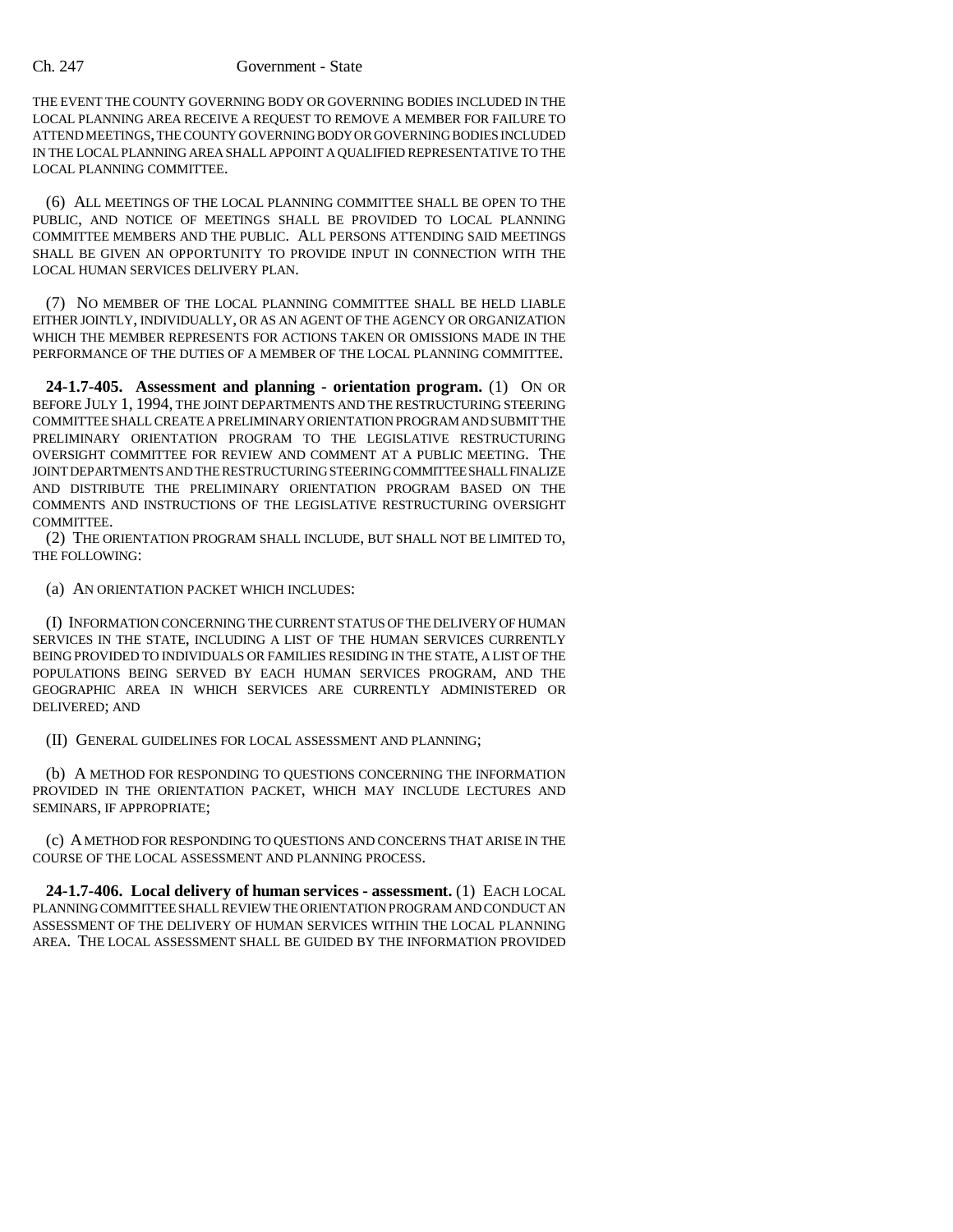IN THE ORIENTATION PROGRAM AND SHALL IDENTIFY WHETHER THERE IS A NEED FOR RESTRUCTURING THE DELIVERY OF HUMAN SERVICES IN THE LOCAL PLANNING AREA. THE LOCAL PLANNING COMMITTEE SHALL ASSESS THE FOLLOWING:

(a) THE ADEQUACY OF THE DELIVERY OF HUMAN SERVICES IN THE LOCAL PLANNING AREA INCLUDING, BUT NOT LIMITED TO, A DETERMINATION OF WHETHER STATE OR LOCAL HUMAN SERVICE PROGRAMS ARE ABSENT FROM OR INSUFFICIENTLY PROVIDED IN A LOCAL PLANNING AREA;

(b) THE EFFICIENCY OF THE DELIVERY OF HUMAN SERVICES IN THE LOCAL PLANNING AREA INCLUDING, BUT NOT LIMITED TO, A DETERMINATION OF WHETHER THE SAME OR SIMILAR HUMAN SERVICES ARE BEING PROVIDED TO THE SAME CONSUMERS BY MORE THAN ONE AGENCY OR PROGRAM;

(c) THE EFFECTIVENESS OF THE DELIVERY OF HUMAN SERVICES IN THE LOCAL PLANNING AREA INCLUDING, BUT NOT LIMITED TO, THE IDENTIFICATION OF PROBLEMS IN COMMUNICATION OR COORDINATION AMONG HUMAN SERVICES AGENCIES OR SYSTEMS; AND

(d) THE ECONOMY OF THE DELIVERY OF HUMAN SERVICES IN THE LOCAL PLANNING AREA INCLUDING, BUT NOT LIMITED TO, A DETERMINATION OF WHETHER THE CAPACITY FOR DELIVERY OF SERVICES COULD BE INCREASED AND THE QUALITY OF SERVICES IMPROVED BY THE RESTRUCTURING OF THE DELIVERY OF HUMAN SERVICES.

**24-1.7-407. Local human services delivery plan - creation - review implementation.** (1) **Creation.** (a) ON OR BEFORE FEBRUARY 1, 1996, EACH LOCAL PLANNING COMMITTEE SHALL PREPARE AND DELIVER A WRITTEN LOCAL HUMAN SERVICES DELIVERY PLAN TO THE GOVERNING BODY OF EVERY COUNTY OR PORTION OF A COUNTY INCLUDED IN THE LOCAL PLANNING AREA. THE LOCAL HUMAN SERVICES DELIVERY PLAN SHALL:

(I) ESTABLISH A SINGLE ENTRY PROCESS DESIGNED TO PROVIDE THE CONSUMER WITH INFORMATION ABOUT AND ACCESS TO THE HEALTH AND HUMAN SERVICES AVAILABLE IN THE LOCAL PLANNING AREA THROUGH ONE OR MORE ENTRY POINTS LOCATED WITHIN THE LOCAL PLANNING AREA;

(II) ESTABLISH A LOCAL CONFLICT RESOLUTION PROCESS IN EACH LOCAL PLANNING AREA WHICH PROVIDES FOR CITIZEN REVIEW PANELS TO CONDUCT HEARINGS AND ISSUE RECOMMENDATIONS CONCERNING CONFLICTS BETWEEN AND AMONG CONSUMERS, PROVIDERS, AGENCIES, AND THE COMMUNITY IF THERE IS NOT A GRIEVANCE, APPEAL, OR RESOLUTION PROCESS ALREADY ESTABLISHED BY REGULATION OR STATUTE;

(III) CREATE AN ONGOING PROCESS, FORUM, OR OTHER METHOD, WHICH ALLOWS CONSUMERS, PROVIDERS, AND AGENCIES TO CONTINUE TO COORDINATE THE DELIVERY OF SERVICES OFFERED TO AN INDIVIDUAL OR FAMILY AND COLLABORATE THEIR EFFORTS IN AN ATTEMPT TO IMPROVE THE OUTCOME OF SERVICES PROVIDED TO AN INDIVIDUAL OR FAMILY FOLLOWING THE COMPLETION OF THE ASSESSMENT AND PLANNING PROCESS; AND

(IV) IDENTIFY WHETHER THERE IS A NEED FOR RESTRUCTURING THE DELIVERY OF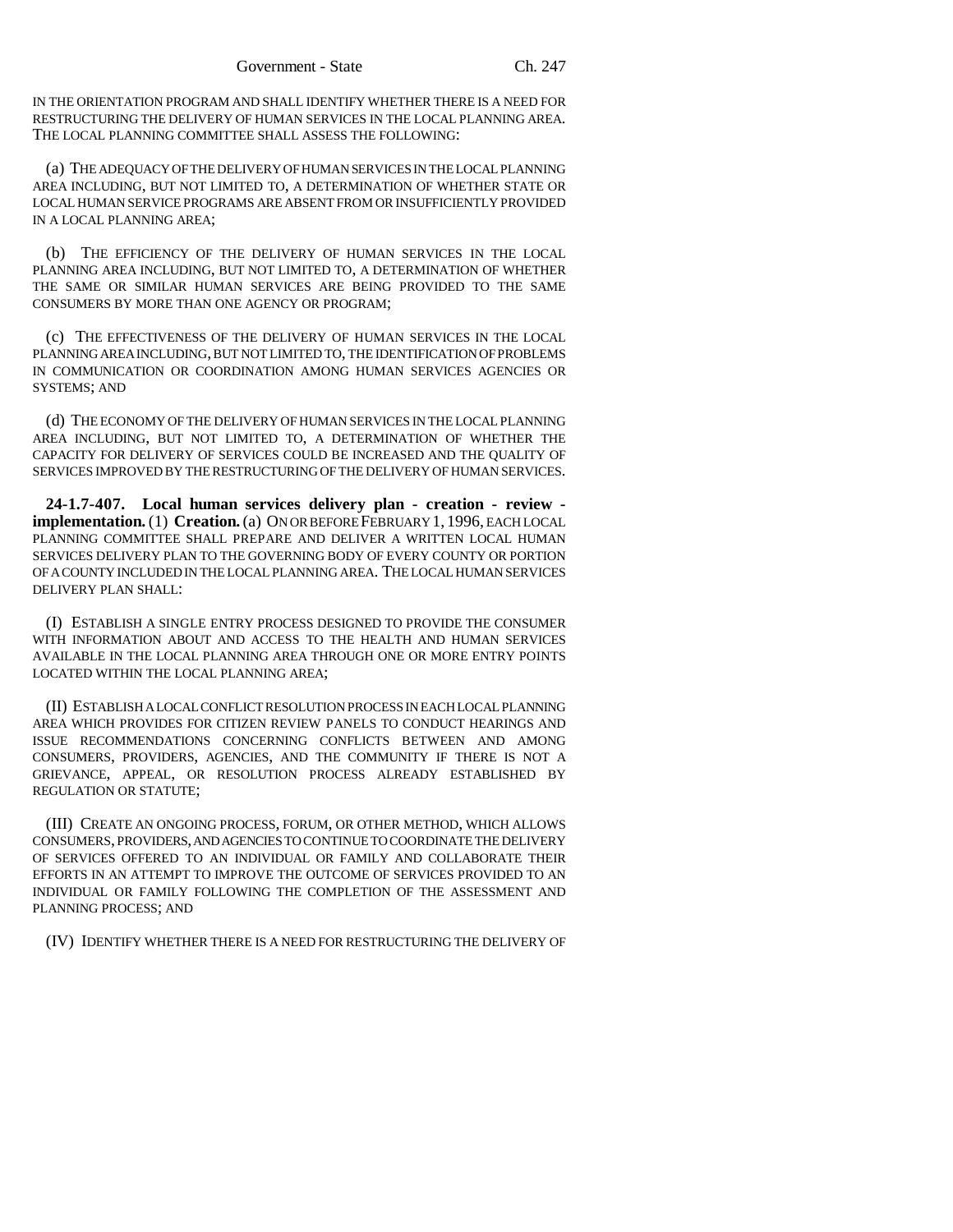### Ch. 247 Government - State

HUMAN SERVICES IN THE LOCAL PLANNING AREA AND, IF A NEED EXISTS, ESTABLISH A PLAN FOR RESTRUCTURING THE LOCAL HUMAN SERVICES DELIVERY SYSTEMS.

(b) THE LOCAL HUMAN SERVICES DELIVERY PLAN MAY INCLUDE COMMENTS, CONCERNS, AND RECOMMENDATIONS ON ANY OTHER HUMAN SERVICE DELIVERY ISSUE ADDRESSED BY THE LOCAL PLANNING COMMITTEE, INCLUDING, BUT NOT LIMITED TO, FLEXIBILITY IN FUNDING THE DELIVERY OF HUMAN SERVICES, METHODS FOR SHARING AND REDUCING CLIENT DATA REPORTS, AND REGIONALIZATION OF THE DELIVERY OF HUMAN SERVICES.

(c) THE LOCAL HUMAN SERVICES DELIVERY PLAN SHALL INCLUDE THE OPINIONS OR VIEWS HELD BY A MINORITY OF THE LOCAL PLANNING COMMITTEE MEMBERSHIP.

(d) NOTHING IN THIS PART 4 SHALL BE CONSTRUED TO AUTHORIZE A LOCAL PLANNING COMMITTEE, THROUGH A LOCAL HUMAN SERVICES DELIVERY PLAN, TO SPECIFICALLY DICTATE THE ADMINISTRATIVE ORGANIZATION OF ANY HUMAN SERVICES DELIVERY AGENCY OR ORGANIZATION.

(e) IN THE EVENT THE LOCAL PLANNING COMMITTEE IS UNABLE TO COMPLETE AND SUBMIT A LOCAL HUMAN SERVICES DELIVERY PLAN ON OR BEFORE FEBRUARY 1,1996, OR IN THE EVENT THE LOCAL GOVERNING BODY OR BODIES DISAGREE WITH ALL OR ANY PORTION OF THE HUMAN SERVICES DELIVERY PLAN AFTER THEIR REVIEW, THE LOCAL PLANNING COMMITTEE MAY:

(I) REQUEST AN EXTENSION OF TIME TO COMPLETE THE PLAN AND, IF GOOD FAITH IS SHOWN, THE JOINT DEPARTMENTS, IN COOPERATION WITH THE RESTRUCTURING STEERING COMMITTEE, MAY EXTEND THE DEADLINE FOR DELIVERY OF THE PLAN TO A DATE ON OR BEFORE APRIL 1, 1996; OR

(II) REQUEST THAT THE RESTRUCTURING STEERING COMMITTEE ACT AS A MEDIATOR OR OTHERWISE AID IN THE DEVELOPMENT OF THE PLAN; OR

(III) REQUEST THAT THE RESTRUCTURING STEERING COMMITTEE CREATE A LIST OF MEDIATORS AVAILABLE TO MEDIATE A DISPUTE IN THE LOCAL PLANNING AREA.

(f) IN THE EVENT THAT THE LOCAL PLANNING COMMITTEE REMAINS UNABLE TO COMPLETE AND SUBMIT A LOCAL HUMAN SERVICES DELIVERY PLAN BY APRIL 1, 1996, THE LOCAL GOVERNING BODY MAY DEVELOP AND COMPLETE THE PLAN AND SUBMIT THE PLAN TO THE JOINT DEPARTMENTS, THE RESTRUCTURING STEERING COMMITTEE, AND THE LEGISLATIVE RESTRUCTURING OVERSIGHT COMMITTEE.

(g) IN THE EVENT THAT NEITHER THE LOCAL PLANNING COMMITTEE NOR THE LOCAL GOVERNING BODY OR GOVERNING BODIES HAS SUBMITTED A LOCAL HUMAN SERVICES DELIVERY PLAN ON OR BEFORE JULY 1, 1996, THE JOINT DEPARTMENTS IN COOPERATION WITH THE RESTRUCTURING STEERING COMMITTEE MAY, UPON APPROVAL BY THE LEGISLATIVE RESTRUCTURING OVERSIGHT COMMITTEE, DEVELOP A LOCAL HUMAN SERVICES DELIVERY PLAN FOR SAID LOCAL PLANNING AREA.

(2) **Review.** (a) (I) THE GOVERNING BODY OF EVERY COUNTY OR PORTION OF A COUNTY INCLUDED IN THE LOCAL PLANNING AREA SHALL REVIEW AND RESPOND IN WRITING TO THE LOCAL HUMAN SERVICES DELIVERY PLAN CREATED BY THE LOCAL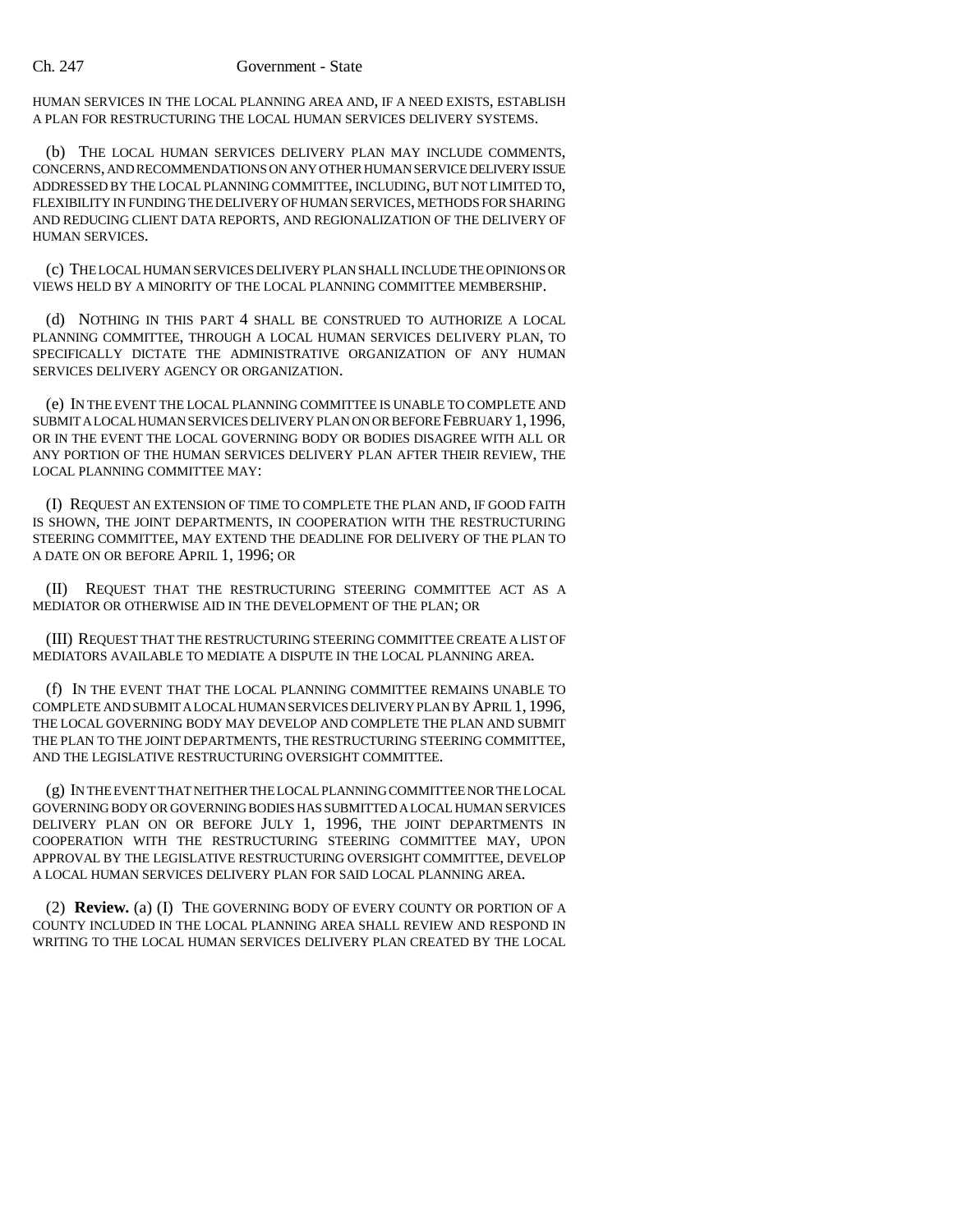PLANNING COMMITTEE WITHIN THIRTY DAYS OF RECEIPT OF THE PLAN FROM THE LOCAL PLANNING COMMITTEE. SAID GOVERNING BODY OR BODIES SHALL HAVE AUTHORITY TO APPROVE OR MODIFY THAT PORTION OF THE PLAN WHICH PERTAINS TO SERVICES WHICH RECEIVE COUNTY FINANCIAL PARTICIPATION AND MAY ENDORSE OR PROVIDE COMMENTS AND RECOMMENDATIONS TO THE LEGISLATIVE RESTRUCTURING OVERSIGHT COMMITTEE PERTAINING TO THE REMAINDER OF THE PLAN.

(II) IN THE EVENT THE LOCAL GOVERNING BODY OR BODIES DISAGREE WITH ALL OR ANY PORTION OF THE LOCAL HUMAN SERVICES DELIVERY PLAN, THE LOCAL PLANNING COMMITTEE SHALL REQUEST A LIST OF MEDIATORS AS PROVIDED IN SUBPARAGRAPH (III) OF PARAGRAPH (e) OF SUBSECTION (1) OF THIS SECTION. THE LOCAL PLANNING COMMITTEE AND THE LOCAL GOVERNING BODY OR BODIES SHALL SELECT A MEDIATOR EITHER FROM THE LIST PROVIDED OR AS AGREED UPON BY THE LOCAL PLANNING COMMITTEE AND THE LOCAL GOVERNING BODY OR BODIES AND SHALL ATTEMPT TO REACH AGREEMENT THROUGH MEDIATION PRIOR TO SUBMITTING THE LOCAL HUMAN SERVICES DELIVERY PLAN TO THE JOINT DEPARTMENTS, THE RESTRUCTURING STEERING COMMITTEE, AND THE LEGISLATIVE RESTRUCTURING OVERSIGHT COMMITTEE.

(b) FOLLOWING REVIEW BY THE LOCAL GOVERNING BODY OR GOVERNING BODIES, ON OR BEFORE FEBRUARY 1, 1996, THE LOCAL PLANNING COMMITTEE SHALL INCORPORATE THE RESULTS OF THE REVIEW INTO THE LOCAL HUMAN SERVICES DELIVERY PLAN AND SHALL SUBMIT THE PLAN TO THE JOINT DEPARTMENTS, THE RESTRUCTURING STEERING COMMITTEE, AND THE LEGISLATIVE RESTRUCTURING OVERSIGHT COMMITTEE. INFORMATION PREPARED PURSUANT TO THE PLANNING EFFORT WHICH IS NOT CONTAINED IN THE LOCAL HUMAN SERVICES DELIVERY PLAN SHALL BE PROVIDED TO THE RESTRUCTURING STEERING COMMITTEE AND THE LEGISLATIVE RESTRUCTURING OVERSIGHT COMMITTEE UPON REQUEST.

(3) **Implementation.** (a) THE JOINT DEPARTMENTS, IN COOPERATION WITH THE RESTRUCTURING STEERING COMMITTEE, SHALL REVIEW LOCAL HUMAN SERVICES DELIVERY PLANS AND DEVELOP A STATEWIDE PLAN TO SUPPORT IMPLEMENTATION OF THE PLANS WHICH SHALL INCLUDE FINANCIAL INCENTIVES FOR LOCAL IMPLEMENTATION. LOCAL PLANS SHALL BE REVIEWED FOR CONFORMANCE WITH STATE AND FEDERAL STATUTES, REGULATIONS, AND REQUIREMENTS. THE JOINT DEPARTMENTS ARE AUTHORIZED TO SEEK ANY WAIVERS NECESSARY FOR IMPLEMENTATION OF THE APPROVED STATEWIDE PLAN.

(b) THE LEGISLATIVE RESTRUCTURING OVERSIGHT COMMITTEE SHALL REVIEW THE PROPOSED STATEWIDE PLAN PRIOR TO ITS IMPLEMENTATION AND SHALL REFER THE PLAN WITH RECOMMENDATIONS TO THE GENERAL ASSEMBLY FOR APPROVAL.

(c) IN THE EVENT THE LOCAL HUMAN SERVICES DELIVERY PLAN PROVIDES FOR THE ADMINISTRATION OR DELIVERY OF HUMAN SERVICES REQUIRING COUNTY FINANCIAL PARTICIPATION IN A LOCAL SERVICE AREA WHICH CROSSES COUNTY BOUNDARIES, THE COUNTY GOVERNING BODIES OF THE AFFECTED COUNTIES SHALL COMMUNICATE AND COORDINATE THE PROVISION OF SAID SERVICES.

**24-1.7-408. Joint department and restructuring steering committee - reports.** (1) THE JOINT DEPARTMENTS, IN COOPERATION WITH THE RESTRUCTURING STEERING